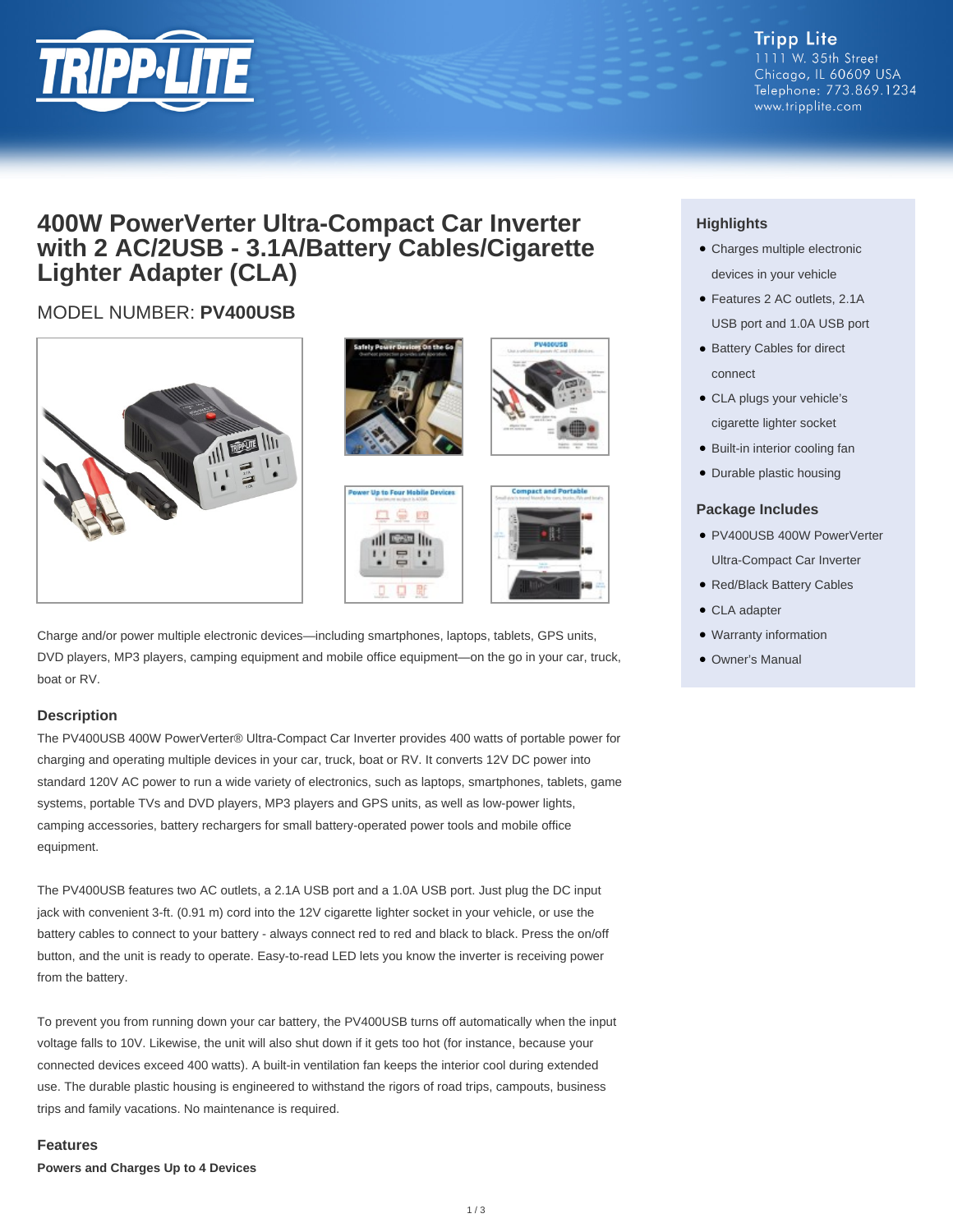

- Converts 12V DC battery power to standard 120V AC power
- Runs smartphones, laptops, tablets, GPS units, game systems, portable TVs, DVD players, MP3
- players and other electronics
- Features 2 AC outlets, 2.1A USB port and 1.0A USB port
- Outputs 400 watts (continuous); 800 watts (peak)

#### **Easy to Use**

- DC jack plugs into the cigarette lighter socket in your car, truck, boat or RV
- Battery Cables connect directly to the battery Always connect red to red and black to black.
- Flexible 3-ft. (0.91 m) cords allows devices to run in the back seat
- LED indicates the unit is receiving power from the battery

#### **Premium Construction**

- Durable plastic housing built to withstand rigors of travel
- Built-in ventilation fan keeps the interior cool during extended use
- Automatic low-voltage shutoff prevents deep vehicle battery discharge at 10V
- No maintenance required

## **Specifications**

| <b>OVERVIEW</b>                        |                                                                 |
|----------------------------------------|-----------------------------------------------------------------|
| <b>UPC Code</b>                        | 037332187895                                                    |
| <b>INPUT</b>                           |                                                                 |
| Input Connection Type                  | 12VDC cigarette lighter input plug connection or battery cables |
| Voltage Compatibility (VDC)            | 12                                                              |
| Input Cord Length (ft.)                | 3                                                               |
| Input Cord Length (m)                  | 0.91                                                            |
| <b>OUTPUT</b>                          |                                                                 |
| <b>Frequency Compatibility</b>         | 60 Hz                                                           |
| Pure Sine Wave Output                  | No                                                              |
| Output (Watts)                         | 400                                                             |
| Nominal Output Voltage(s)<br>Supported | 120V                                                            |
| <b>Output Receptacles</b>              | $(2)$ 5-15R                                                     |
| Continuous Output Capacity (Watts)     | 400                                                             |
| Peak Output Capacity (Watts)           | 800                                                             |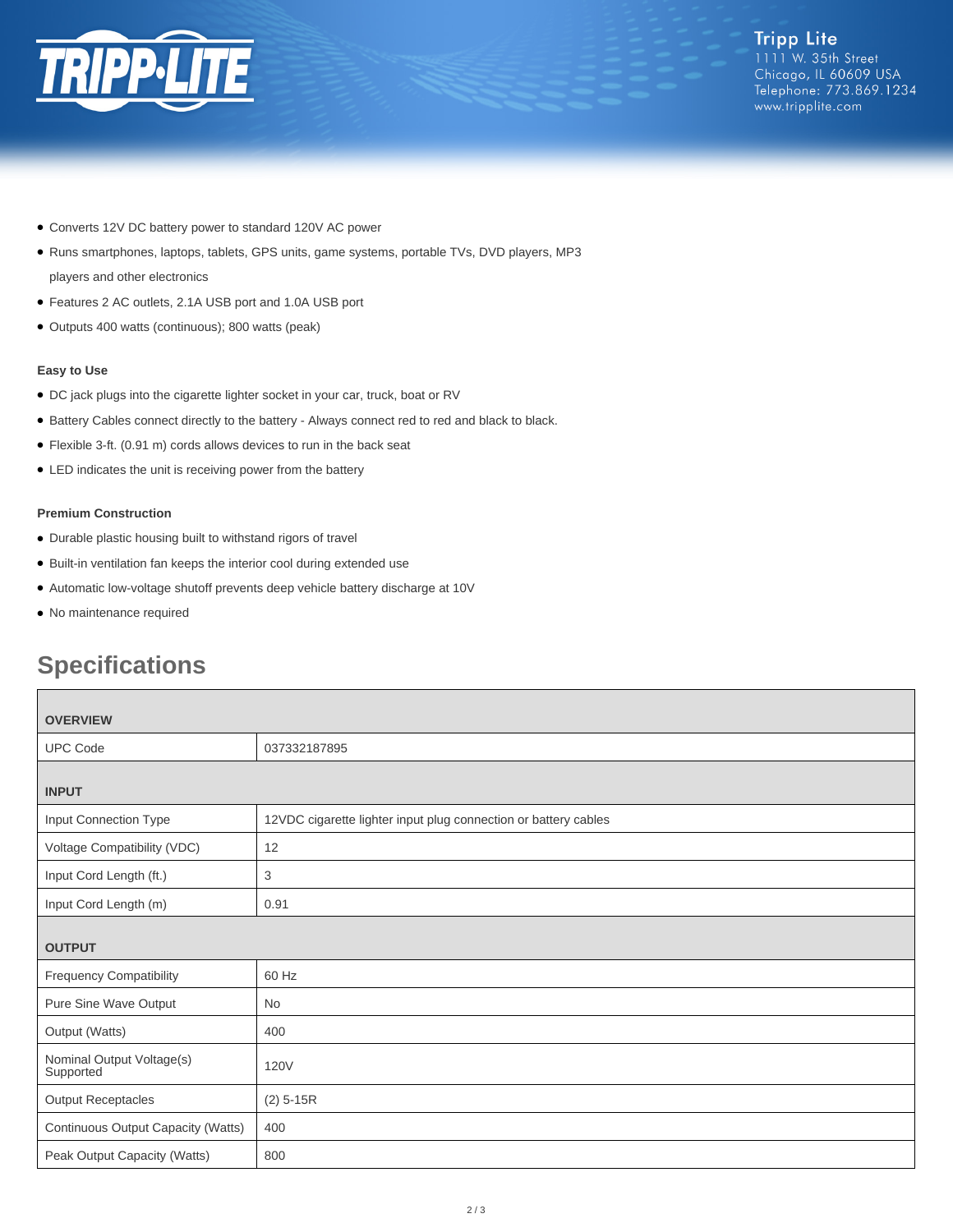

| <b>Output Frequency Regulation</b>     | 60 Hz (+/- 3 Hz)        |
|----------------------------------------|-------------------------|
| <b>Overload Protection</b>             | 40A fuse                |
|                                        |                         |
| <b>BATTERY</b>                         |                         |
| DC System Voltage (VDC)                | 12                      |
|                                        |                         |
| <b>CHARGING</b>                        |                         |
| Charging Ports / Amps                  | $(1)$ 1A; $(1)$ 2.1A    |
|                                        |                         |
| <b>PHYSICAL</b>                        |                         |
| Material of Construction               | Plastic                 |
| Shipping Dimensions (hwd / cm)         | 17.50 x 14.50 x 6.50    |
| Shipping Dimensions (hwd / in.)        | 6.89 x 5.70 x 2.55      |
| Shipping Weight (kg)                   | 0.69                    |
| Shipping Weight (lbs.)                 | 1.52                    |
| Unit Dimensions (hwd / cm)             | 15/14 x 10.59 x 5.99    |
| Unit Dimensions (hwd / in.)            | 5.96 x 4.17 x 2.36      |
| Unit Weight (kg)                       | 0.55                    |
| Unit Weight (lbs.)                     | 1.217                   |
|                                        |                         |
| <b>WARRANTY</b>                        |                         |
| Product Warranty Period<br>(Worldwide) | 1-year limited warranty |

© 2021 Tripp Lite. All rights reserved. All product and company names are trademarks or registered trademarks of their respective holders. Use of them does not imply any affiliation with or endorsement by them. Tripp Lite has a policy of continuous improvement. Specifications are subject to change without notice. Tripp Lite uses primary and third-party agencies to test its products for compliance with standards. See a list of Tripp Lite's testing agencies: <https://www.tripplite.com/products/product-certification-agencies>